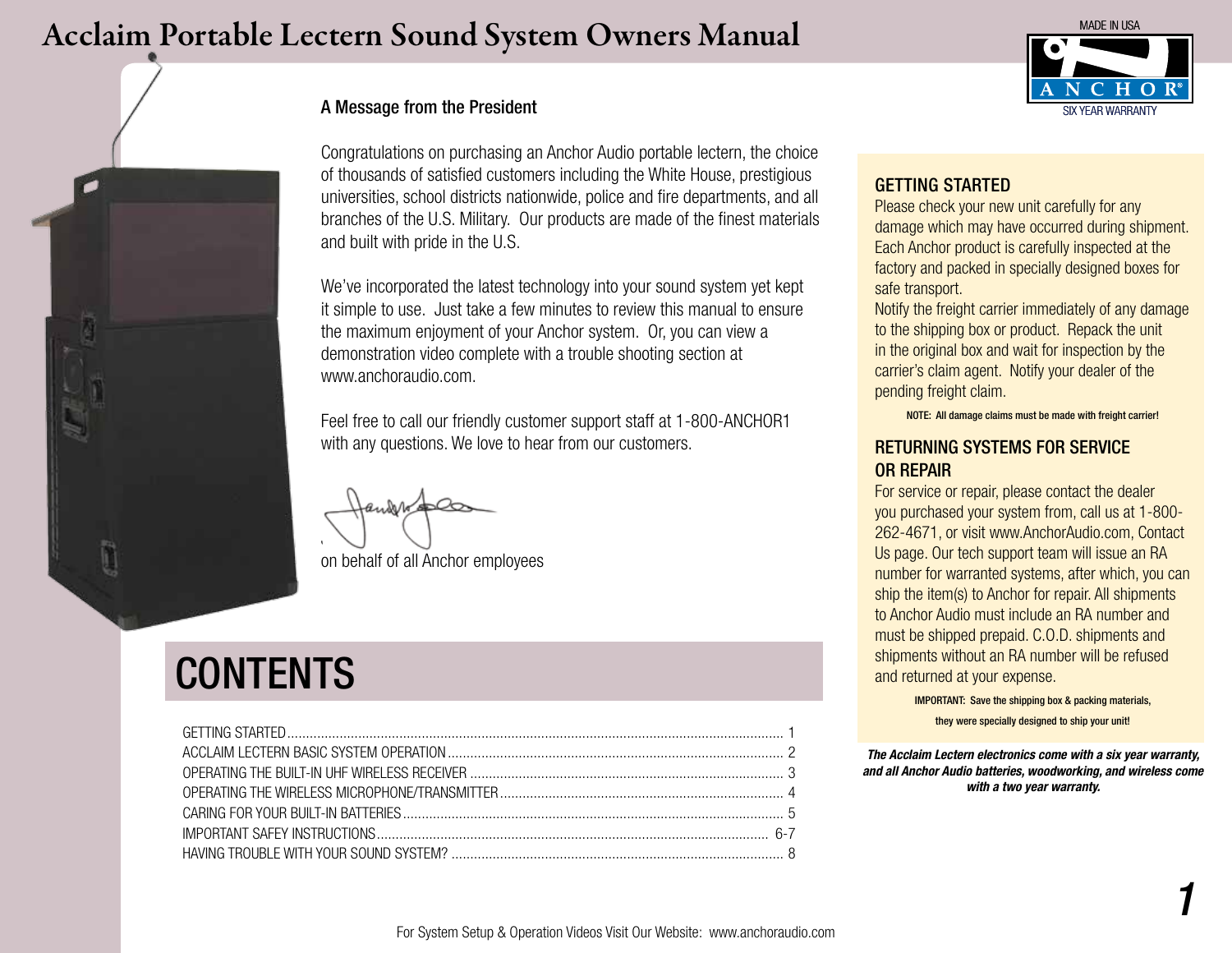

#### BASIC SYSTEM OPERATION NOTE: Fully Charge Batteries Before First Use! LOW BATTERY 1. Set all Input Level Controls to minimum & Tones Controls INDICATOR LIGHT B to flat (the middle setting) before turning your system on OFF 2. Plug lectern gooseneck microphone into the Lectern Mic  $\circ$ Jack located on the tabletop 3. Switch POWER to ON, the BATTERY LED will light ON USB PORT 4. Slowly increase the Level Control for the input jacks used FOR GOOSENECK LIGHT **POWER** C. to the desired volume 5. Adjust BASS & TREBLE controls to desired sound quality POWER SWITCH

IMPORTANT: Make all connections with shielded cables to avoid hum, buzzing or interference.

### BACK PANEL OF ACL-7500U2+



# TOP PANEL OF ACL-8000U2+

UHF WIRELESS RECEIVER Available on selected models only

#### Đ RX **RX** CHANNEL CHANNEL RX RX **WIMED MIC CINE IN** LEVTERN **WIRELESS** WIRELESS 1 LECTERN LEVEL WIRED MIC LEVEL LINE IN LEVEL CONTROL CONTROL **WIRELESS MICROPHONE 1 CONTROL WIRELESS MICROPHONE 2 LEVEL CONTROL LEVEL CONTROL**LINE OUT LECTERN OUTPUT JACK – 1/4" phone **MICROPHONE** Balanced - provides combined JACK output of all active system inputs Record presentation / connect to another powered sound system

LINE IN INPUT JACK – 1/4" phone Jack may be combined with mic inputs for a composite output For playback of iPod/MP3/CD player or other audio source

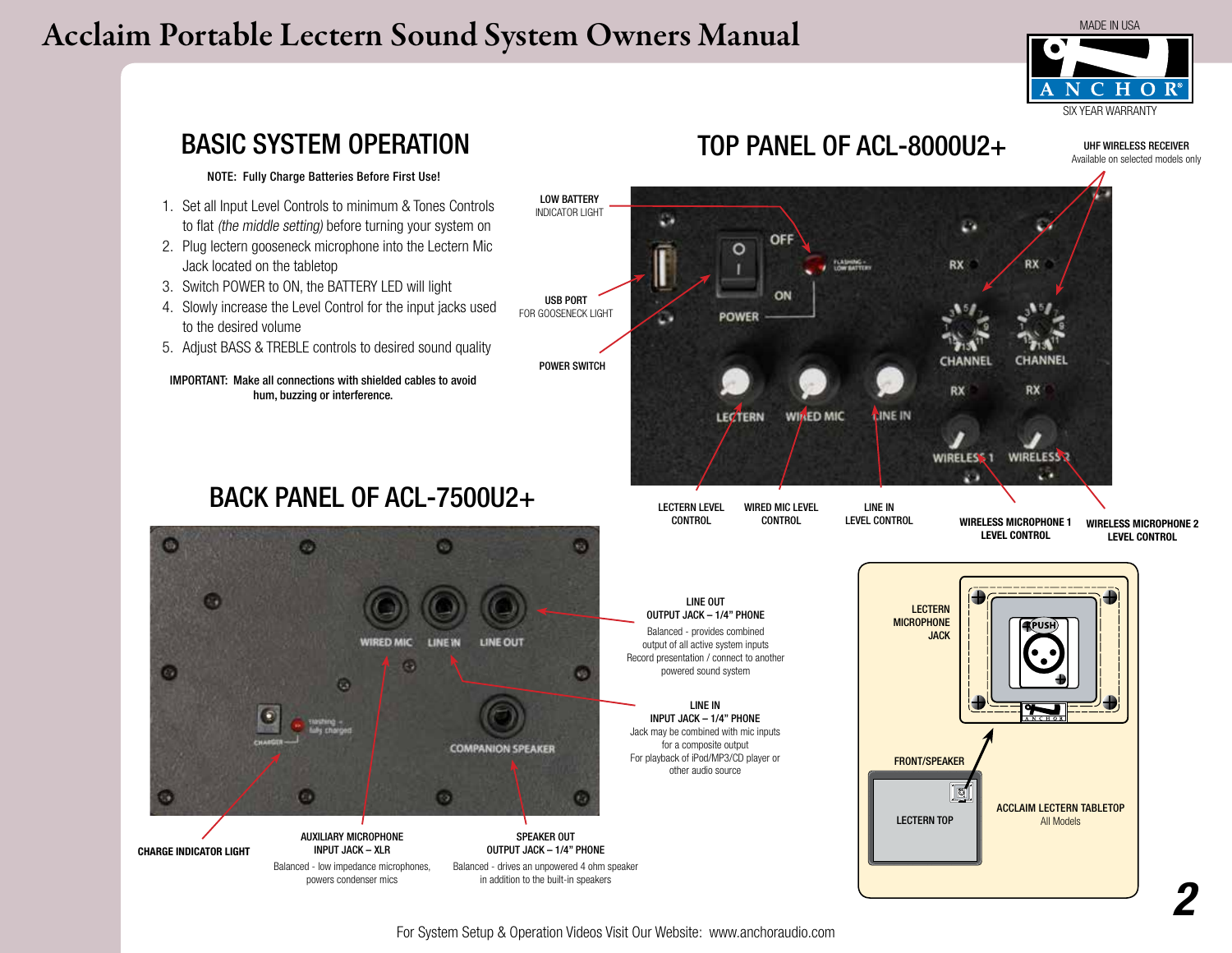

#### DIVERSITY WIRELESS BY ANCHOR AUDIO

Anchor Audio UHF wireless is a 16 channel, diversity wireless system that receives signals with two independent antennae. With diversity wireless the receiver processes the stronger signal, effectively minimizing dropouts and interference from other transmitting sources. The antennae are mounted internally so there are no obstructions or risk of damage. The wireless operates between 540 - 570 MHz, as of August 1, 2014.

#### CHANNEL SELECTION - BUILT-IN RECEIVER

Select a channel, set the built-in receiver & microphone transmitter to that channel before using your wireless system.

- 1. Choose any available wireless channel from 1 thru 16 (see page 4 for transmitter instructions)
- 2. Set the Wireless Channel Selection Knob to the channel you choose in step 1

If you have two wireless receivers repeat above for the second receiver. Remember, each receiver/transmitter pair must be set to different channels to avoid interference.



NOTE: Ongoing wireless interference? The frequency you selected may be in use by other systems in the area! Change channels until you find a clear frequency!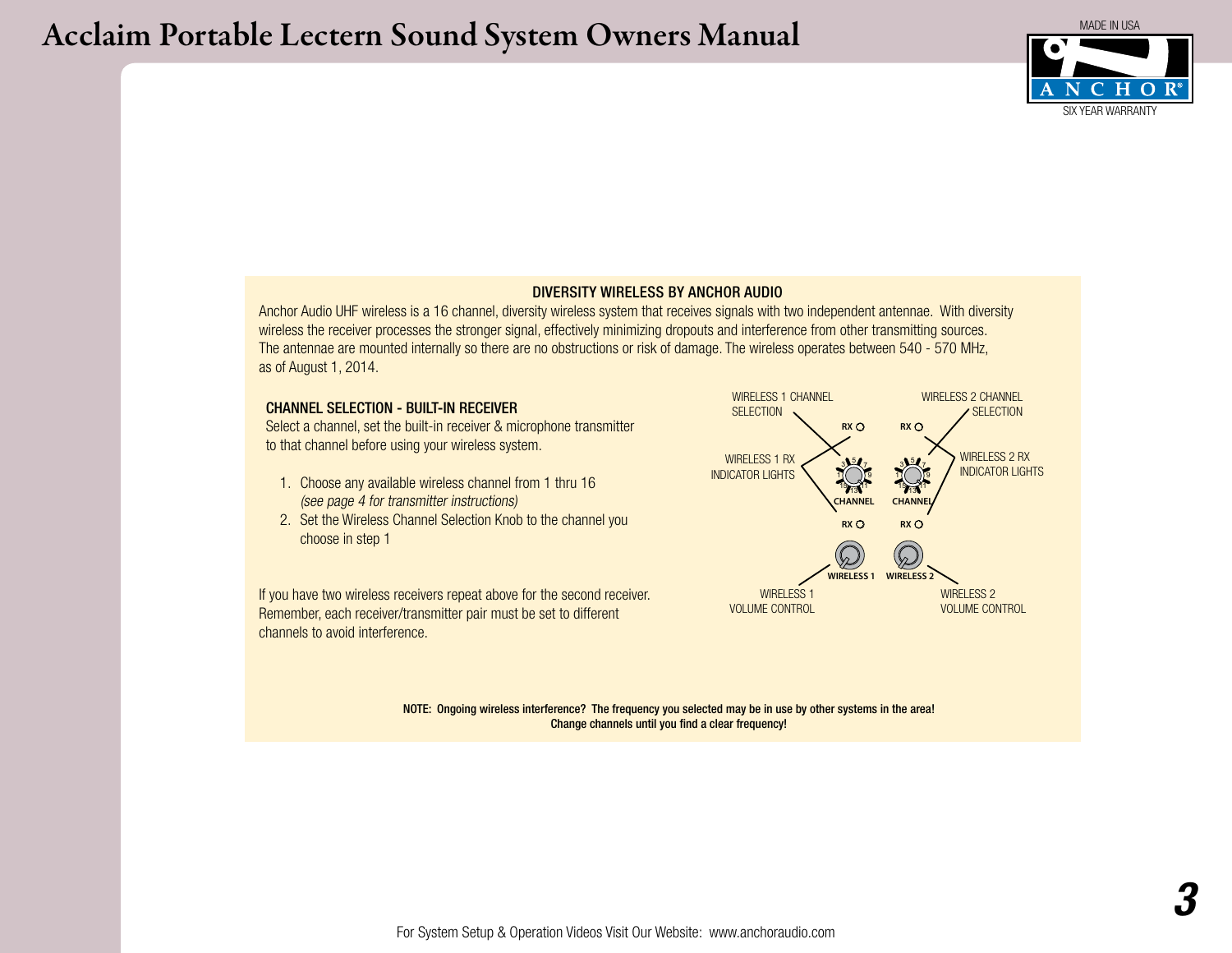

### OPERATING THE WIRELESS MICROPHONE/TRANSMITTER

#### CHANNEL SELECTION - HANDHELD TRANSMITTER

- 1. Unscrew battery cover on bottom of microphone
- 2. Set the CHANNEL SELECTOR dial to match the channel setting of your receiver
- 3. Replace battery cover and tighten firmly



### CHANNEL SELECTION - BODY-PACK TRANSMITTER

- 1. The channel selection dial is located on the side of the transmitter
- 2. Set the CHANNEL selection dial to match the channel setting of the receiver



#### NOTE: When using dual wireless, each microphone must be set to a different channel!

#### USING YOUR WIRELESS MICROPHONES

After you have set the transmitter channel (see above) you are ready to use your wireless microphone:

1. Body-pack transmitter users must insert the mic

plug into the transmitter jack marked MIC

- 2. Push the transmitter power button for two seconds until ON (The red LED will stay on when the mic is turned on. If the red LED flashes, the battery is low)
- 3. Turn the Acclaim power switch to ON
- 4. The RX indicators will light (only one indicator will light at a time) when the wireless signal is being transmitted and received

CAUTION: Harmful feedback may occur when walking in front of a sound system or speaker with a wireless microphone. Always point microphone away from speakers!

#### REPLACE BATTERY - HANDHELD TRANSMITTER

- 1. Unscrew battery cover on bottom of microphone
- 2. Replace old batteries with two fresh size 'AA' alkaline batteries
- 3. Replace battery cover and tighten firmly



### REPLACE BATTERY - BODY-PACK TRANSMITTER

- 1. Slide open battery cover on front of transmitter
- 2. Replace old batteries with two fresh size 'AA' alkaline batteries
- 3. Replace battery cover by sliding firmly into place

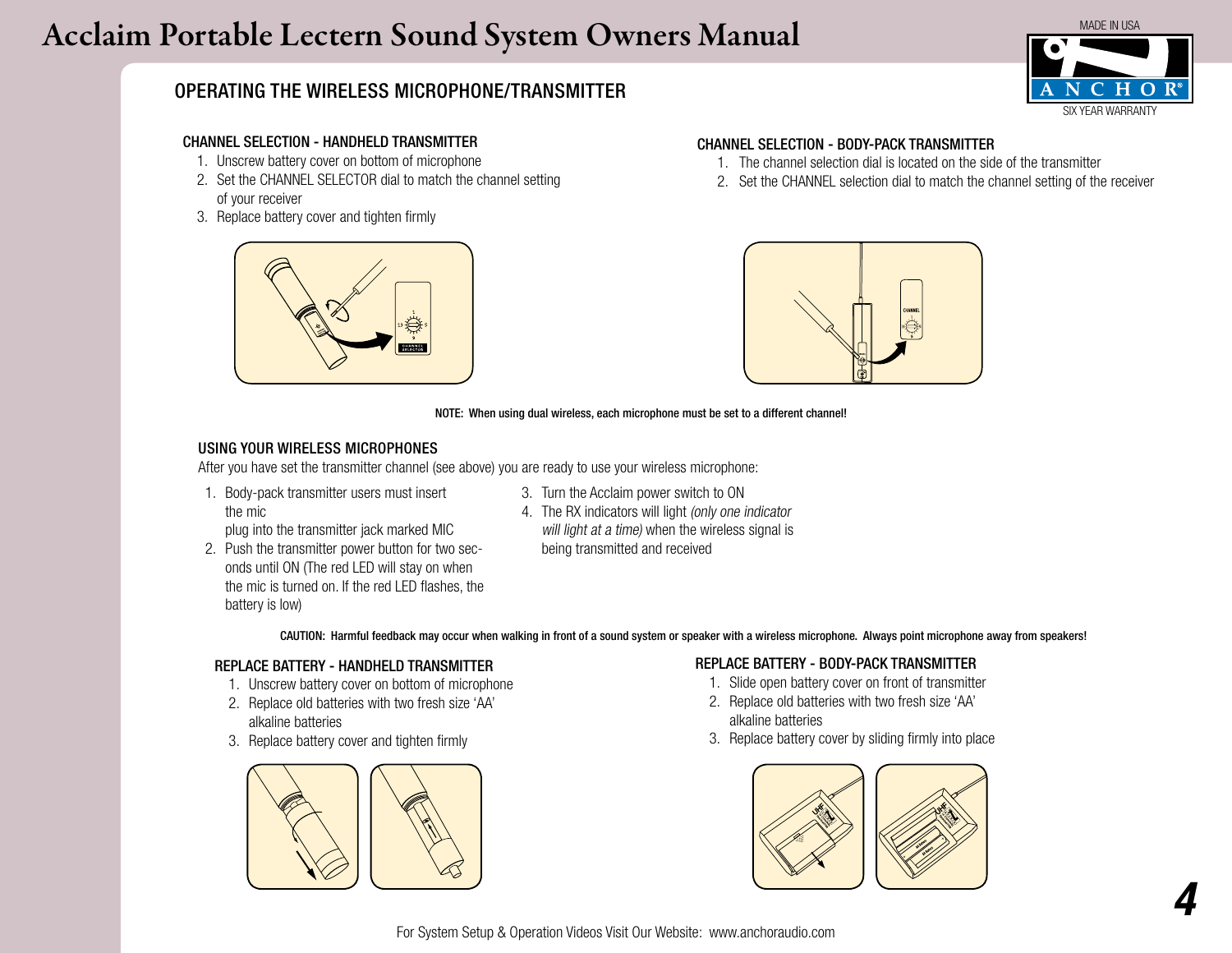

#### CARING FOR YOUR BUILT-IN BATTERY

It is very important that you fully charge the battery in your new portable lectern before the first time its used. To preserve battery life it is also recommended that the battery be fully charged as soon as possible after every use regardless of the length of operation.

#### UNDERSTANDING THE BATTERY LEVEL INDICATOR

LED Flashing Red: Battery charge is very low, in 15-30 minutes the Battery Protection Circuit will turn the system off. LED Off: Battery is completely drained and must be charged.

NOTE: System can be used while batteries charge!

#### OPERATING IN AC MODE

Plug your portable lectern into an AC outlet. Operate as normal while charging the built-in battery at the same time. The Charger LED will light during charging and flash when the battery is fully charged.

#### BATTERY SERVICE TIME

With the battery fully charged you can expect approx.: 8-12 hrs @ Medium Volume 3-6 hrs @ Full Volume of continuous music input (longer for speech). Service time will vary depending on control settings and use of accessories (built-in wireless receivers and/or a companion speaker).

IMPORTANT: For longer battery life always store your system with battery fully charged!



#### CHARGING YOUR BUILT-IN BATTERY

An automatic charging system is built-in to your Acclaim Portable Lectern. It is designed to properly charge and maintain the systems built-in battery. To charge battery:

- 1. Plug the power cord into your sound system
- 2. Plug the other end of the cord into AC outlet - Charger LED will stay on during charging
- 3. Battery will fully charge in approximatly 6-8 hrs - Charger LED will flash

When in AC mode the system automatically transfers power from the battery charger to the power amplifier at high volume output, causing the Charger LED to flicker.

#### SYSTEM STORAGE & BATTERY

Always store your sound system with the battery fully charged. For extended periods of storage leave the system plugged into an AC outlet. If this is not possible, charge the system at least once each month for a minimum of 24 hours.

Waste electrical and electronic products must not be disposed of with household waste. Please recycle where facilities exist. Check with your Local Authority or Retailer for recycling advice.  $\frac{1}{\sqrt{1-\frac{1}{n}}}$ 

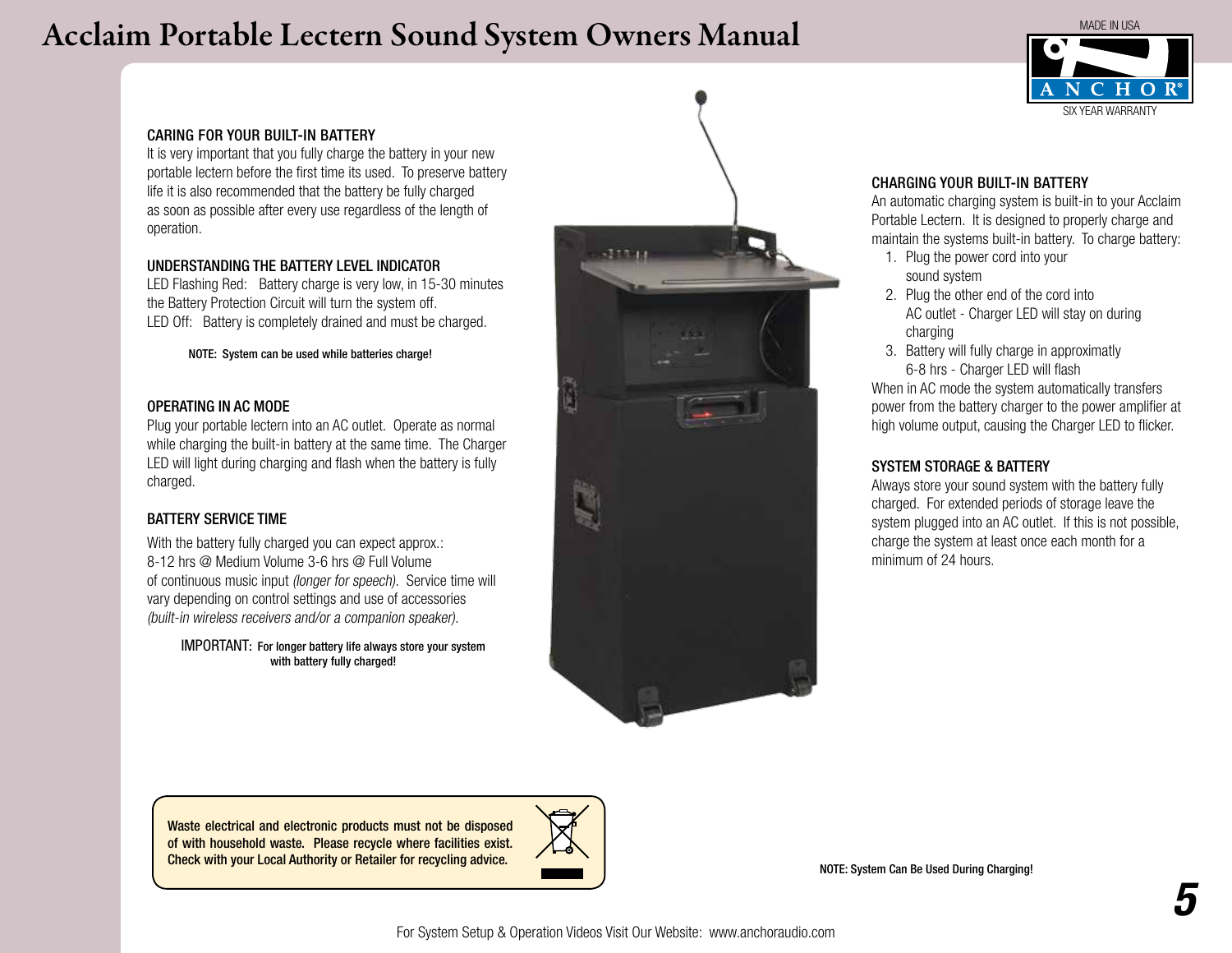



#### European Union CE Mark European Union CE Mark Wark Waste Electrical and Electronic Equipment (WEEE)

The presence of the CE Mark on Anchor equipment means that it has been designed, tested and certified as complying with all applicable European Union (CE) regulations and recommendations.



This symbol on the product or on its packaging indicates that this product must not be disposed of with regular waste. Instead, it is the user responsibility to dispose of waste equipment according to the local laws. The separate collection and recycling of the waste equipment at the time of disposal will help to conserve natural resources and ensure that it is recycled in a manner that protects human health and the environment. For information about where the user can drop off the waste equipment for recycling, please contact your local Anchor representative. See Section for instructions on how to disassemble the equipment for recycling purposes.

#### Inspection for Damage

The Model Acclaim is carefully packaged at the factory to minimize the possibility of damage during shipping. Inspect the box for external signs of damage or mishandling. Inspect the contents for damage. If there is visible damage to the instrument upon receipt, inform the shipping company and Anchor Inc. immediately.



#### Inspection for Damage

Do not attempt to operate this equipment if there is evidence of shipping damage or you suspect the unit is damaged. Damaged equipment may present additional hazards to you. Contact Anchor technical support for advice before attempting to plug in and operate damaged equipment.

Warning: To reduce the risk of fire or electric shock, do not expose this apparatus to rain or moisture, apparatus shall not be exposed to dripping or splashing and no objects filled with liquids, such as vases, shall be placed on the apparatus.

– minimum distances around the apparatus for sufficient ventilation; the ventilation should not be impeded by covering the ventilation openings with items, such as newspapers, tablecloths, curtains, etc.; no naked flame sources, such as lighted candles, should be placed on the apparatus.

– attention should be drawn to the environmental aspects of battery disposal; the use of apparatus in tropical and/or moderate climates.

-Equipment may be located above or below this apparatus, but some equipment (like large amplifiers) may cause an unacceptable amount of hum or may generate too much heat and degrade the performance of this apparatus.



Figure DC Voltage Symbol

#### Fuse Symbol

Figure Fuse Symbol

Direct current symbol

The fuse symbol in the figure above identifies the fuse location on the Anchor System. (Not required if not user replaceable)

This international symbol implies a Direct voltage or current.



#### On Symbol

The On Symbol in the figure above represents a power switch position on the Anchor System. This symbol represents a Power On condition.

Figure On Symbol



#### Off Symbol

The Off Symbol in the figure above represents a power switch position on the Anchor System. This symbol represents a Power Off condition.

Figure Off Symbol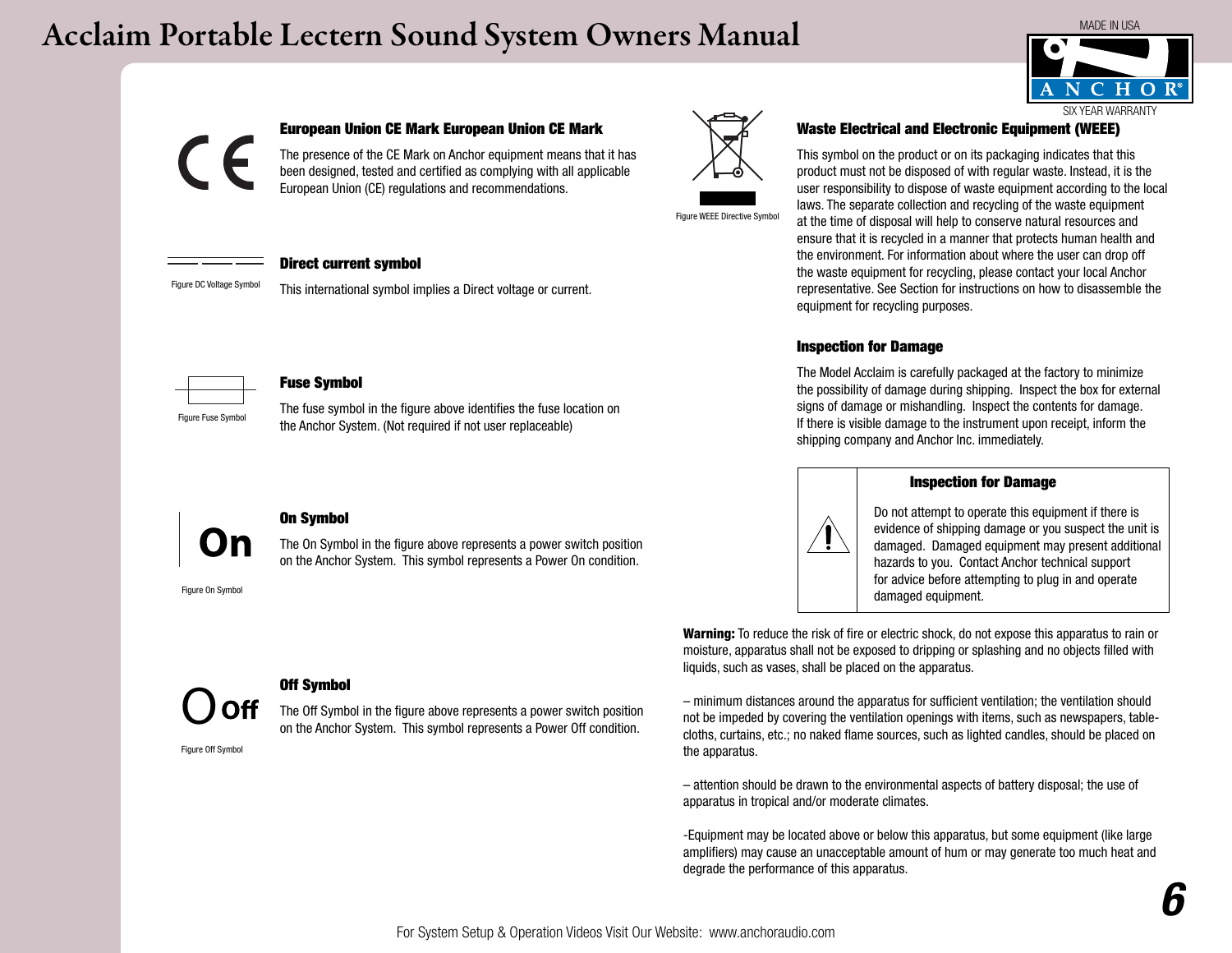

#### Important Safety Instructions

- 1) Read Instructions All the safety and operation instructions should be read before the product is operated.
- 2) Retain Instructions The safety and operating instructions should be retained for future reference.
- 3) Heed Warnings- All warnings on the product and in the operating instructions should be adhered to.
- 4) Follow Instructions All operating and use instructions should be followed.<br>5) Cleaning Unplug this product from the wall outlet before cleaning. Do not
- 5) Cleaning Unplug this product from the wall outlet before cleaning. Do not use liquid cleaners or aerosol cleaners. Use a damp cloth for cleaning. Exception: A product that is meant for uninterrupted service and that for some specific reason, such as the possibility of the loss of an authorization code for the CATV converter, is not intended to be unplugged by the user for cleaning or any other purpose, may exclude the reference to unplugging the product in the cleaning description otherwise in above 5).
- 6) Attachments Do not use attachments not recommended by the product manufacturer as they may cause hazards.
- 7) Water and Moisture Do not use this product near water for example, near a bath tub, wash bowl, kitchen sink, or laundry tub; in a wet basement; or near a swimming pool; and the like.
- 8) Accessories Do not place this product on an unstable cart, stand, tripod, bracket, or table. The product may fall, causing serious injury to a child or adult, and serious damage to the product. Use only with a cart, stand, tripod, bracket, or table recommended by the manufacturer, or sold with the product. Any mounting of the product should follow the manufacturer's instructions, and should use a mounting accessory recommended by the manufacturer.
- 9) A product and cart combination should be moved with care. Quick stop, excessive force, and uneven surfaces may cause the product and cart combination to overturn.
- 10) Ventilation Slots and openings in the cabinet are provided for ventilation and to ensure reliable operation of the product and to protect it from overheating, and these openings must not be blocked or covered. The openings should never be blocked by placing the product on a bed, sofa, rug, or other similar surface. This product should not be placed in a build-in installation such as a bookcase or rack unless proper ventilation is provided or the manufacturer's instructions have been adhered to.
- 11) Power Sources This product should be operated only from the type of power source indicated on the marking label. If you are not sure of the type of power supply to your home, consult your product dealer or local power company. For products intended to operate from battery power, or other sources, refer to the operating instructions.
- 12) Grounding or Polarization This product may be equipped with a polarized alternatingcurrent line plug (a plug having one blade wider than the other). This plug will fit into the power outlet only one way. This is a safety feature. IF you are unable to insert the plug fully into the outlet, try reversing the plug. If the plug should still fail to fit, contact your electrician to replace your obsolete outlet. Do not defeat the safety purpose of the polarized plug.
- 13) Power-Cord Protection Power-supply cords should be routed so that they are not likely to be walked on or pinched by items placed upon or against them, paying particular attention to cords at plugs, convenience receptacles, and the point where they exit from the product.
- 14) Protective Attachment Plug The product is equipped with an attachment plug having overload protection. This is a safety feature. See Instruction Manual for replacement or resetting of protective device. If replacement of the plug is required, be sure the service technician has used a replacement plug specified by the manufacturer that has the same overload protection as the original plug.
- 15) Outdoor Antenna Grounding If an outside antenna or cable system is connected to the product, be sure the antenna or cable system is grounded so as to provide some protection against voltage surges and built-up static charges. Article 810 of the National Electrical Code, ANSI/NFPA 70, provides information with regard to proper grounding of the mast and supporting structure grounding of the lead in wire to an antenna discharge unit, size of grounding conductors, location of antenna-discharge unit, connection of grounding electrodes, and requirements for the grounding electrode. See Figure A.
- 16) Lightning For added protection this product during lightning storm, or when it is left unattended and unused for long periods of time, unplug it from the wall outlet and disconnect the antenna or cable system. This will prevent damage to the product due to lightning and power-line surges.
- 17) Power Lines An outside antenna system should not be located in the vicinity of overhead power lines or other electric light or power circuits, or where it can fall into such power lines or circuits. When installing an outside antenna system, extreme care should be taken to keep from touching such power lines or circuits as contact with them might be fatal.
- 18) Overloading Do not overload wall outlets, extension cords, or integral convenience receptacles as this can result in a risk of fire or electric shock.
- 19) Object and Liquid Entry Never push objects of any kind into this product through openings as they may touch dangerous voltage points or short-out parts that could result in a fire or electric shock. Never spill liquid of any kind on the product.
- 20) Servicing Do not attempt to service this product yourself as opening or removing covers may expose you to dangerous voltage or other hazards. Refer all servicing to qualified service personnel.
- 21) Damage Requiring Service Unplug this product from the wall outlet and refer servicing to qualified service personnel under the following conditions:
	- a. When the power-supply cord or plug is damaged.
	- b. If liquid has been spilled, or objects have fallen into the product.
	- c. If the product has been exposed to rain or water.
	- d. If the product does not operate normally by following the operating instructions. Adjust only those controls that are covered by the operating instructions as an improper adjustment of other controls may result in damage and will often require extensive work by a qualified technician to restore the product to its normal operation.
	- e. If the product has been dropped or damaged in any way.
	- f. When the product exhibits a distinct change in performance this indicates a need for service.
- 22) Replacement Parts When replacement parts are required, be sure the service technician has used replacement parts specified by the manufacturer or have the same characteristics as the original part. Unauthorized substitutions may result in fire, electric shock, or other hazards.
- 23) Safety Check Upon completion of any service or repairs to this product, ask the service technician to perform safety checks to determine that the product is in proper operation condition.
- 24) Wall or Ceiling Mounting The product should be mounted to a wall or ceiling only as recommended by the manufacturer.
- 25 Heat The product should be situated away from heat sources such as radiators, heat registers, stoves, or other products (including amplifiers) that produce heat.